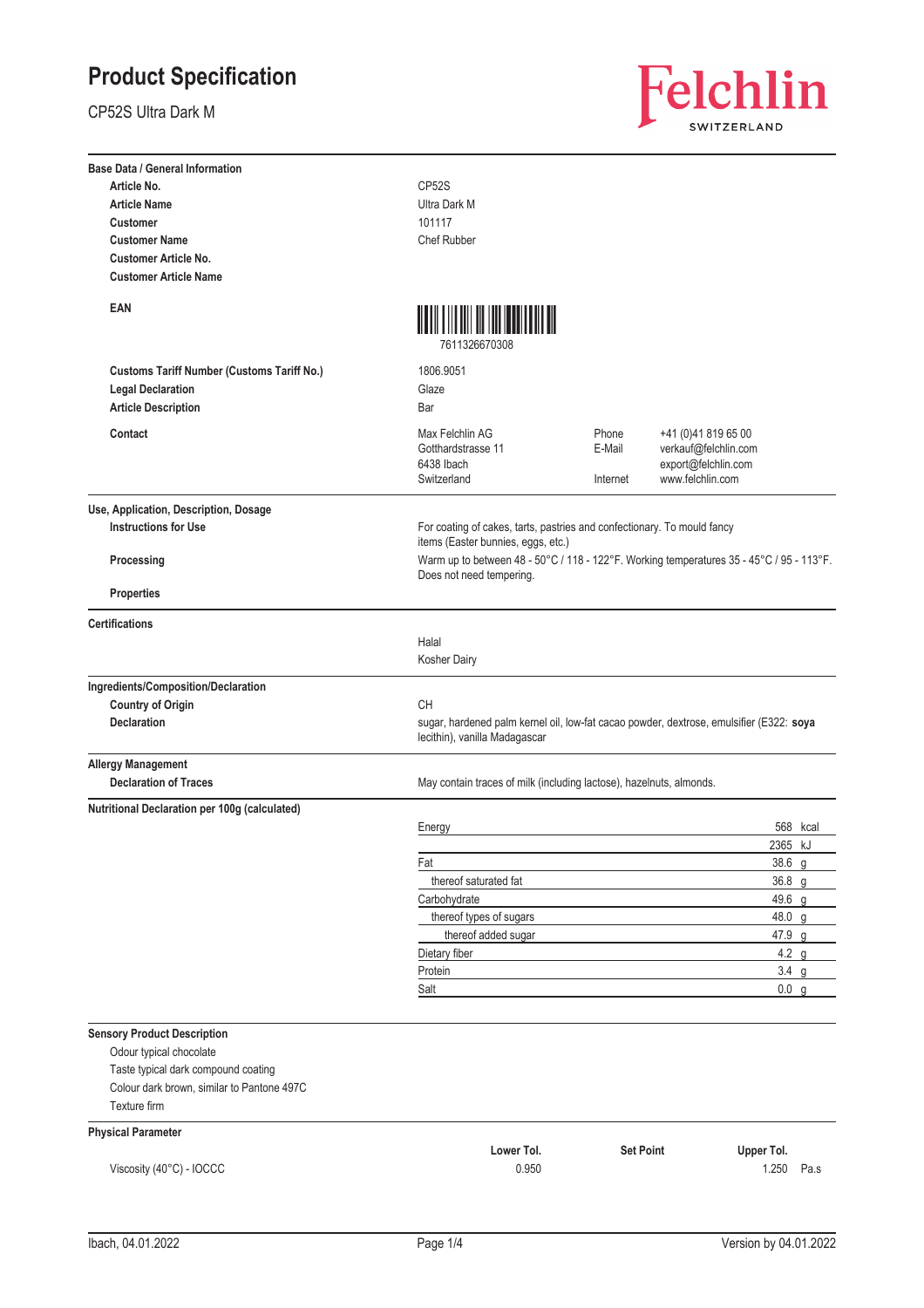CP52S Ultra Dark M



| Fineness                                                                                                                                                                                                                                                                                                                                                                                                                                                                                                                                                                                                                                                                                                                                                                                                                                                                                       | 20.000     | 22.000           | 25.000     | my |
|------------------------------------------------------------------------------------------------------------------------------------------------------------------------------------------------------------------------------------------------------------------------------------------------------------------------------------------------------------------------------------------------------------------------------------------------------------------------------------------------------------------------------------------------------------------------------------------------------------------------------------------------------------------------------------------------------------------------------------------------------------------------------------------------------------------------------------------------------------------------------------------------|------------|------------------|------------|----|
| Microbiological Data                                                                                                                                                                                                                                                                                                                                                                                                                                                                                                                                                                                                                                                                                                                                                                                                                                                                           |            |                  |            |    |
|                                                                                                                                                                                                                                                                                                                                                                                                                                                                                                                                                                                                                                                                                                                                                                                                                                                                                                | Lower Tol. | <b>Set Point</b> | Upper Tol. |    |
| Mesophilic aerobic bacteria (TPC) CFU/q ISO-4833-1                                                                                                                                                                                                                                                                                                                                                                                                                                                                                                                                                                                                                                                                                                                                                                                                                                             |            |                  | 5000.000   |    |
| Enterobacteriaceae CFU/g ISO-21528-2                                                                                                                                                                                                                                                                                                                                                                                                                                                                                                                                                                                                                                                                                                                                                                                                                                                           |            |                  | 100.000    |    |
| Escherichia coli CFU/g ISO-16649-2                                                                                                                                                                                                                                                                                                                                                                                                                                                                                                                                                                                                                                                                                                                                                                                                                                                             |            |                  | 0.000      |    |
| Yeast CFU/g ISO-21527-1/2                                                                                                                                                                                                                                                                                                                                                                                                                                                                                                                                                                                                                                                                                                                                                                                                                                                                      |            |                  | 100.000    |    |
| Mould CFU/g ISO-21527-1/2                                                                                                                                                                                                                                                                                                                                                                                                                                                                                                                                                                                                                                                                                                                                                                                                                                                                      |            |                  | 100.000    |    |
| Staphylococcus aureus CFU/g ISO-6888-1                                                                                                                                                                                                                                                                                                                                                                                                                                                                                                                                                                                                                                                                                                                                                                                                                                                         |            |                  | 100.000    |    |
| Salmonella CFU/25q ISO-6579-1                                                                                                                                                                                                                                                                                                                                                                                                                                                                                                                                                                                                                                                                                                                                                                                                                                                                  |            |                  | 0.000      |    |
| CFU/g: colony forming unit per gram<br>Aerobic mesophilic bacteria "0" corresponds to the detection limit 10 CFU/g<br>Enterobacteriaceae "0" corresponds to the detection limit 1 CFU/g (0-10 CFU qualitative detection limit at and above 10 CFU quantitative detectable)<br>Escherichia coli "0" corresponds to undetectable / g<br>Yeast and mould "0" corresponds to the detection limit 20 CFU/g<br>Coagulase positive staphylococci "0" corresponds to the detection limit 100 CFU/g<br>Salmonella "0" corresponds to undetectable in 25 g<br>Coliform bacteria MPN method "0" corresponds to undetectable in 2.22g<br>Osmotolerant yeast detection limit 10 CFU/g<br>Enterococci detection limit 100 CFU/g<br>Listeria monocytogenes detection limit 10 CFU/g<br>$\overline{\phantom{a}}$<br>Aerobic mesophilic etrangers bacteria detection limit 10 CFU/g<br>$\overline{\phantom{a}}$ |            |                  |            |    |
| Logistical Data (transport, storage, shelf life)                                                                                                                                                                                                                                                                                                                                                                                                                                                                                                                                                                                                                                                                                                                                                                                                                                               |            |                  |            |    |
| <b>Sales Unit</b>                                                                                                                                                                                                                                                                                                                                                                                                                                                                                                                                                                                                                                                                                                                                                                                                                                                                              | Carton     |                  |            |    |
| <b>Gross Weight</b>                                                                                                                                                                                                                                                                                                                                                                                                                                                                                                                                                                                                                                                                                                                                                                                                                                                                            | 10.600 kg  |                  |            |    |
| <b>Net Weight</b>                                                                                                                                                                                                                                                                                                                                                                                                                                                                                                                                                                                                                                                                                                                                                                                                                                                                              | 10.000 kg  |                  |            |    |
| Volume                                                                                                                                                                                                                                                                                                                                                                                                                                                                                                                                                                                                                                                                                                                                                                                                                                                                                         | $0.013$ m3 |                  |            |    |

| <b>UIUSS IIEIUIIL</b>                  | <b>NO.OOO</b> NG                  |
|----------------------------------------|-----------------------------------|
| <b>Net Weight</b>                      | 10.000 kg                         |
| Volume                                 | $0.013$ m $3$                     |
| <b>Sales Unit per Pallet</b>           | 72                                |
| <b>Guaranteed Remaining Shelf Life</b> | 360                               |
| Shelf Life in Days                     | 540                               |
| <b>Storage Conditions</b>              | Cool and dry 8 - 18°C / 46 - 65°F |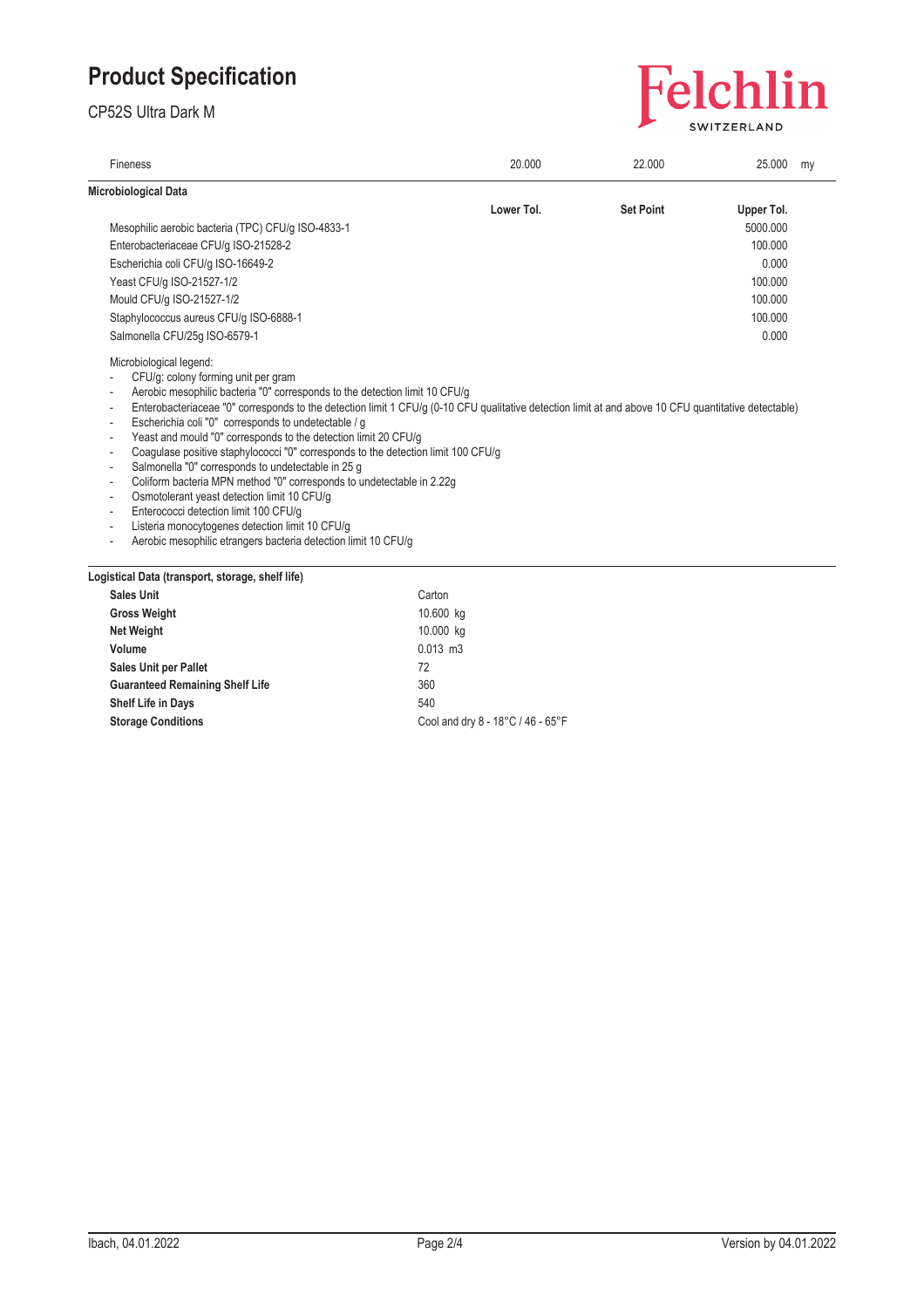CP52S Ultra Dark M

| Conformity                 |                                                                                                                                                                                                                                                                                                                                                                                                                                                                                                                                                                                                                                                                                                                                                                                                                                                                                                                                                                                                                                                                                                                                                                                                           |
|----------------------------|-----------------------------------------------------------------------------------------------------------------------------------------------------------------------------------------------------------------------------------------------------------------------------------------------------------------------------------------------------------------------------------------------------------------------------------------------------------------------------------------------------------------------------------------------------------------------------------------------------------------------------------------------------------------------------------------------------------------------------------------------------------------------------------------------------------------------------------------------------------------------------------------------------------------------------------------------------------------------------------------------------------------------------------------------------------------------------------------------------------------------------------------------------------------------------------------------------------|
| <b>Legal Requirements</b>  | The supplied product complies with actual EU and Swiss legislation in regard to GMO:<br>• Regulation (EC) No. 1829/2003 on genetically modified food and feed of 22nd Sept. 2003<br>(and consolidated versions)<br>• Regulation (EG) No. 1830/2003 concerning the traceability and labelling of genetically<br>modified organisms and the traceability of food and feed products produced from genetically<br>modified organisms of 22nd Sept. 2003 (and consolidated versions)<br>. SR817.02 Food and Commodities Regulation from 16th December 2016 (LGV) (incl.<br>revisions)<br>• SR817.022.51 Regulation of the Federal Department of Home Affairs concerning<br>genetically changed Food (VGVL) from 23rd Nov. 2005 (incl. revisions)<br>• SR817.022.16 Regulation of the Federal Department of Home Affairs concerning<br>Information about Food (LIV) from 16th Dec. 2016 (incl. revisions)<br>The traceability for all GMO-free ingredients is guaranteed to their origin.                                                                                                                                                                                                                       |
|                            | The supplied product complies with actual EU and Swiss legislation in regard to pesticides<br>and contaminations including:<br>• SR817.021.23 Regulation of the Federal Department of Home Affairs concerning Maximal<br>Levels of Pesticides in or on Products of Plant or Animal Origin (VPHR) from 16th Dec. 2016<br>(incl. revisions)<br>• SR817.022.15 Regulation of the Federal Department of Home Affairs concerning Maximal<br>Levels of Contaminants (VHK) from 16th Dec. 2016 (incl. revisions)<br>• Regulation (EC) No 178/2002 laying down the general principles and requirements of food<br>law, establishing the European Food Safety Authority and laying down procedures in matters<br>of food safety of 28 January 2002 (and consolidated versions)<br>• Regulation (EC) No 1333/2008 on food additives of 16 December 2008 (and consolidated<br>versions)<br>• Council Regulation (EEC) No 315/93 laying down Community procedures for contaminants<br>in food of 8 February 1993 (and consolidated versions)<br>• Regulation (EC) No 396/2005 on maximum residue levels of pesticides in or on food and<br>feed of plant and animal origin of 23 February (and consolidated versions) |
| <b>Radiation Treatment</b> | The product has not undergone irradiation treatment                                                                                                                                                                                                                                                                                                                                                                                                                                                                                                                                                                                                                                                                                                                                                                                                                                                                                                                                                                                                                                                                                                                                                       |
| Nanotechnology             | The product is free of Nano technology                                                                                                                                                                                                                                                                                                                                                                                                                                                                                                                                                                                                                                                                                                                                                                                                                                                                                                                                                                                                                                                                                                                                                                    |
| <b>Conditions of Use</b>   | Felchlin Switzerland provides distribution partners access to detailed specifications to, for<br>example, assist with recipe calculations. Please treat this information as confidential and do<br>not distribute it unnecessarily such as publishing specification information in your sales<br>portfolios or on your website                                                                                                                                                                                                                                                                                                                                                                                                                                                                                                                                                                                                                                                                                                                                                                                                                                                                            |

Felchlin